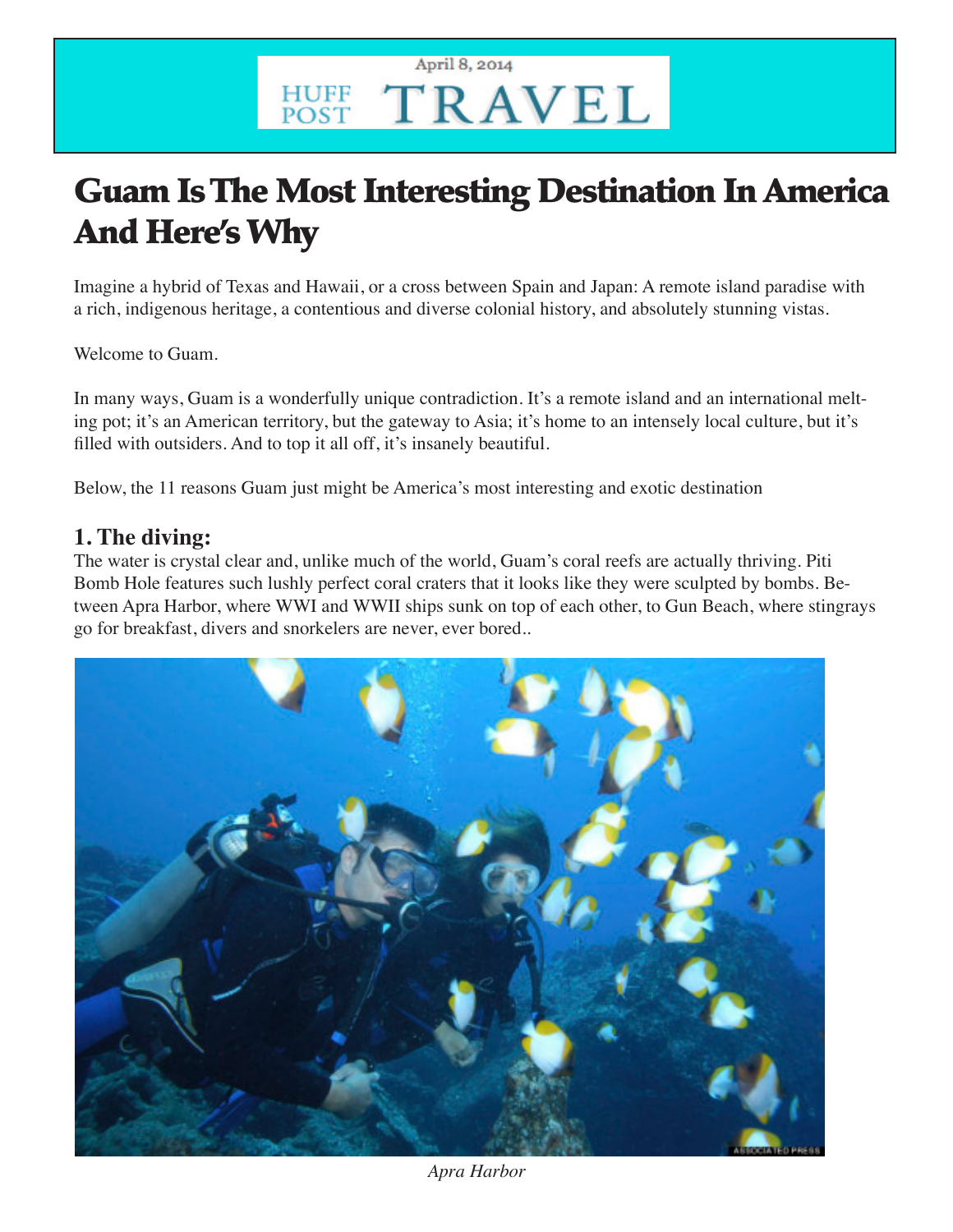#### **2. Chamorro Food:**

With clear influences from Spanish and Mexican cuisine, Chamorro food features tortillas, tamales, atole and chilaquiles. Locals especially crave Finadene (a soy sauce-based condiment) and Chicken Kelaguen, which features lemon, chile peppers and coconut shavings.



#### **3. History:**

The U.S. territory enjoys the culture of the Chamorro people (the indigenous Pacific islanders), but with heavy Spanish, Japanese, and American influences. It was first colonized by Spain in the seventeenth century, was occupied by Japan for two years during World War II, and is home today to a relatively large U.S. military presence.

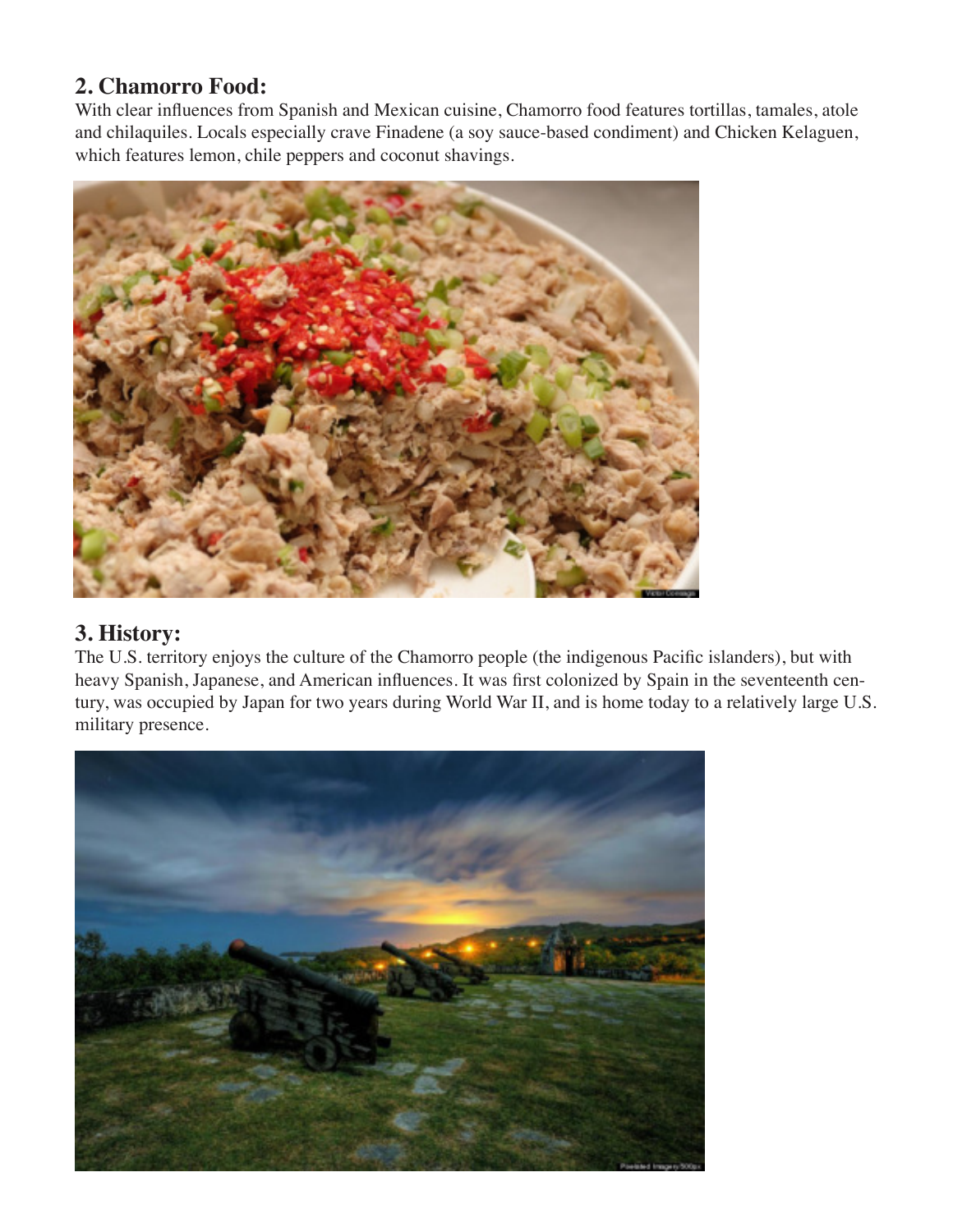### **4. The Culture:**

With clear influences from Spanish and Mexican cuisine, Chamorro food features tortillas, tamales, atole and chilaquiles. Locals especially crave Finadene (a soy sauce-based condiment) and Chicken Kelaguen, which features lemon, chile peppers and coconut shavings.



#### **5. The Hiking:**

To get you drooling, just try Instagram searching the following: Pagat Caves, Cetti Bay, Sigua Falls, Ague Cove, Talofofo Falls and Marble Cave. Yes, please!

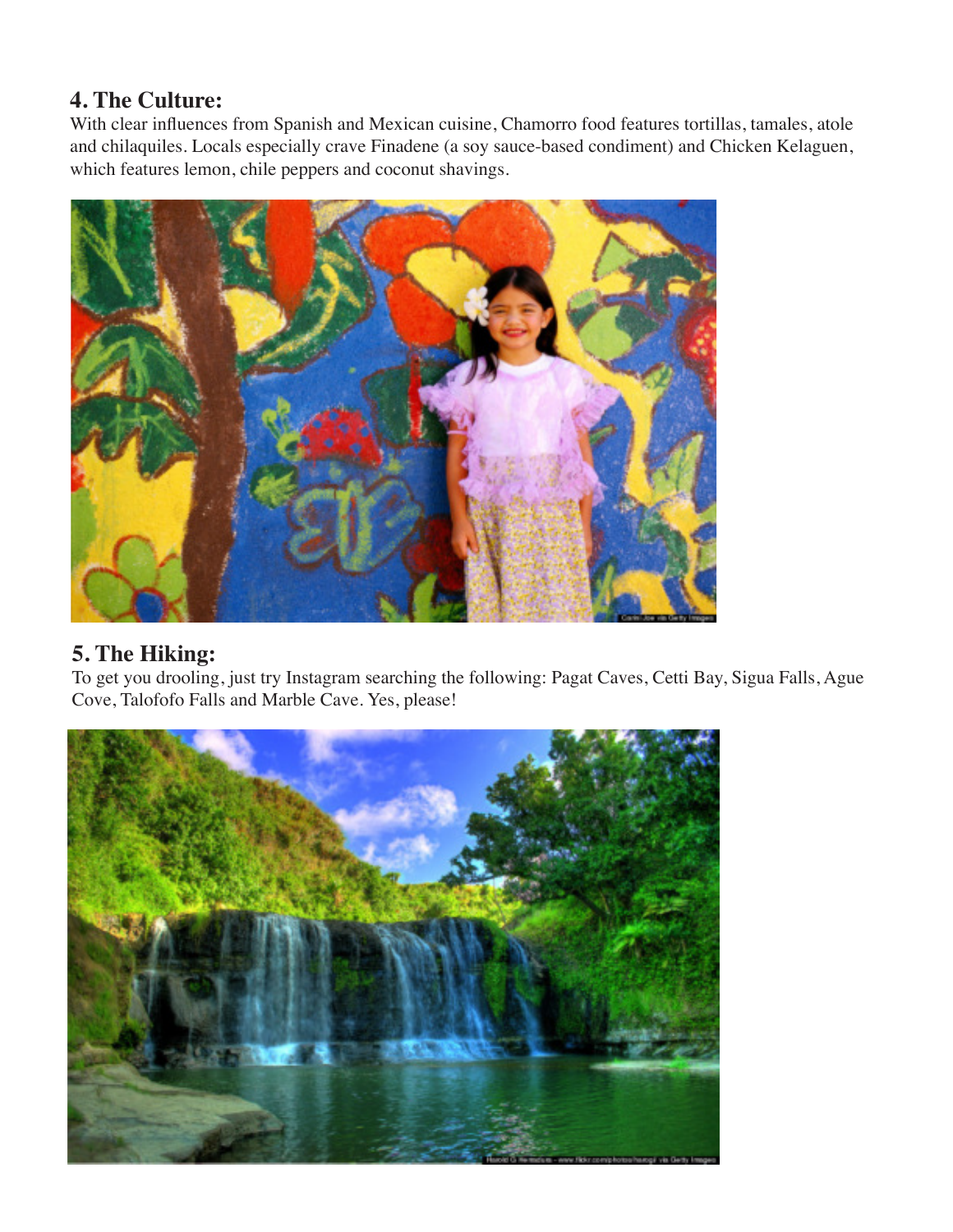#### **6. The Beaches:**

A pretty beach is a pretty beach, right? Apparently not. Guam enjoys near perfect weather year round (temperatures range from the low 70s to mid 80s) and the water, according to one local, is warm and uniquely delightful, as if "Mother Nature herself drew you a warm bath."



#### **7. The Sunsets:**

This is the kind of majesty you have to see for yourself.

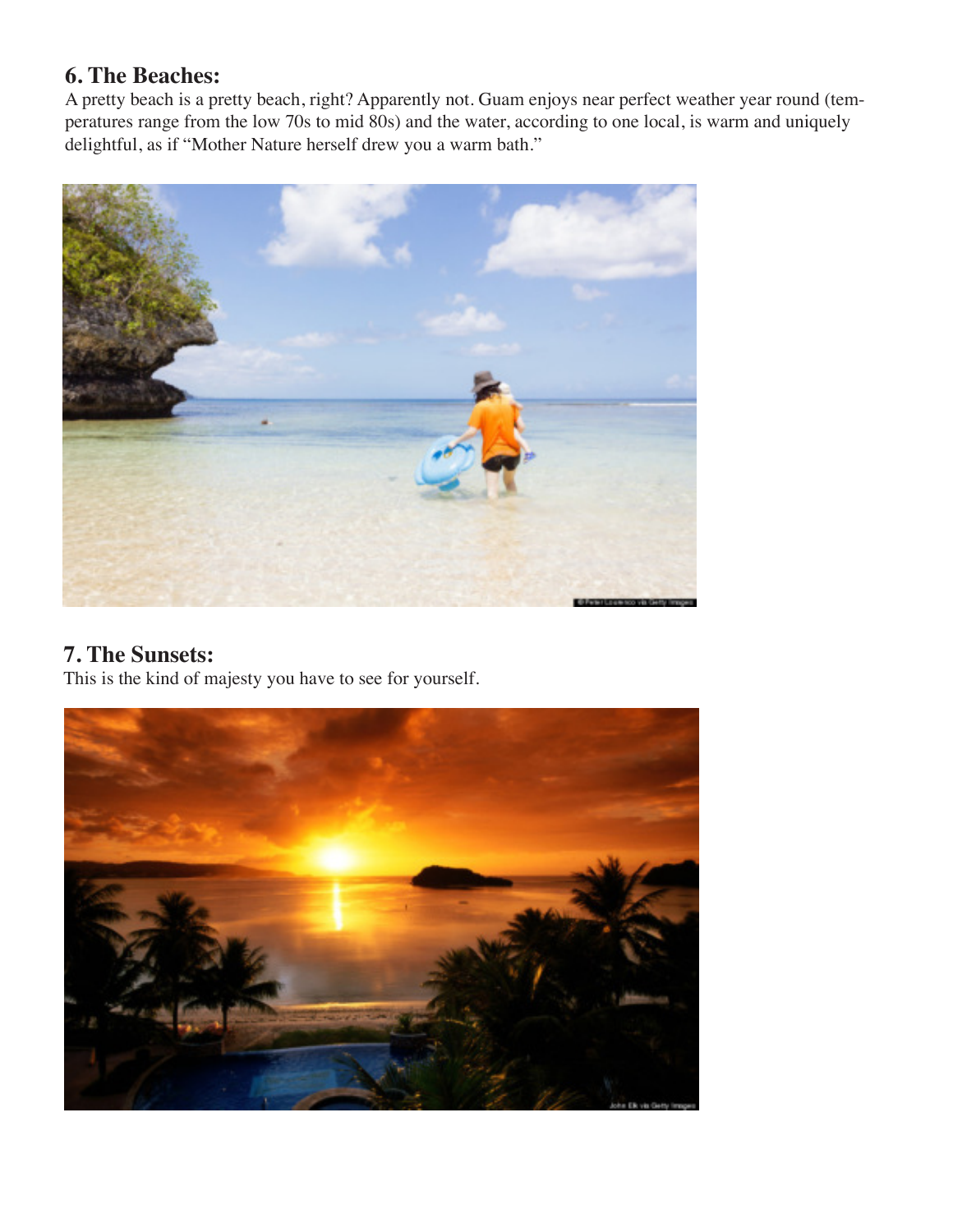# **But seriously, the sunsets are incredible:**



## **8. The Music:**

To get you drooling, just try Instagram searching the following: Pagat Caves, Cetti Bay, Sigua Falls, Ague Cove, Talofofo Falls and Marble Cave. Yes, please!

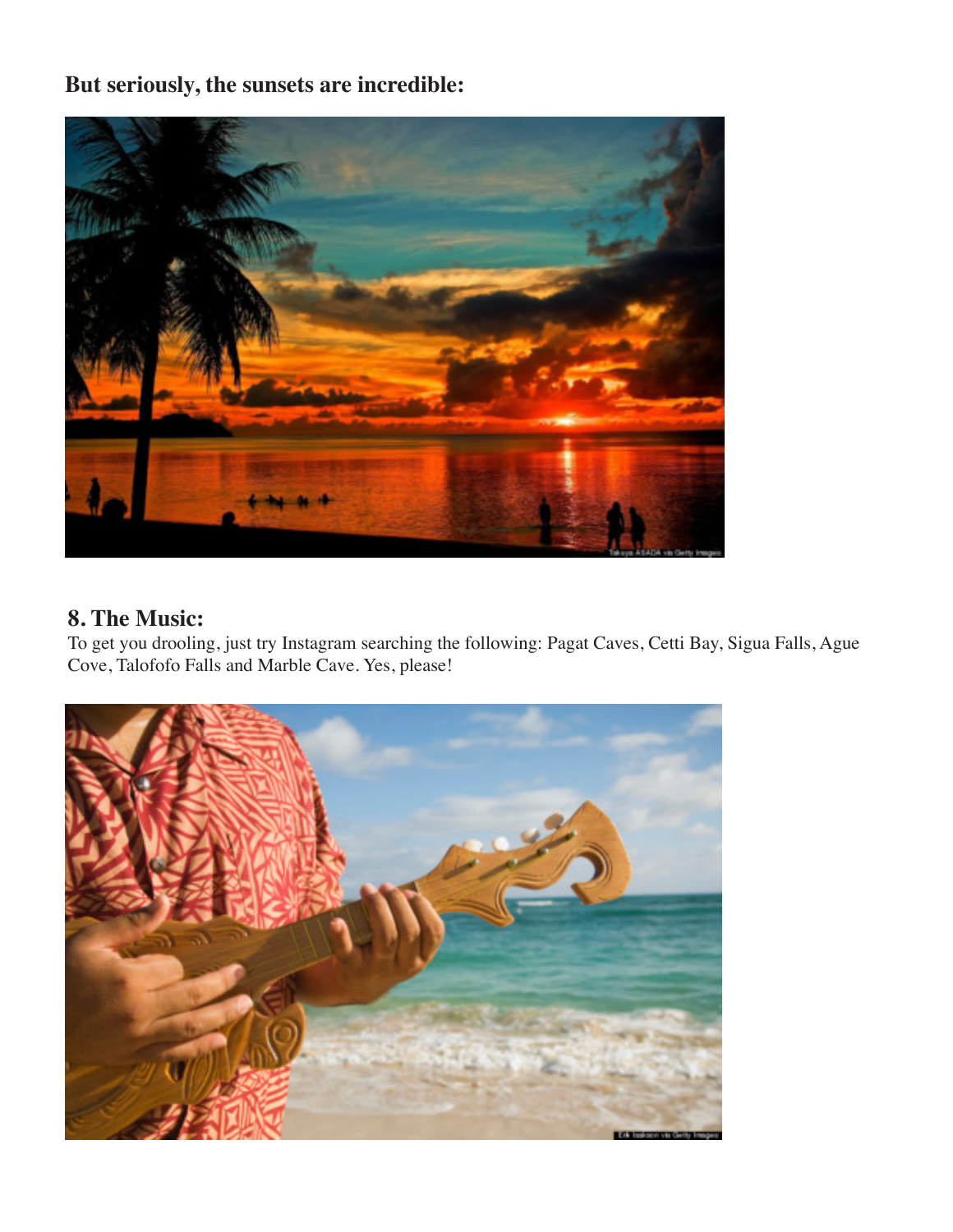#### **9. Exoticism:**

Admit it: vacationing in Hawaii is so last century (ahem, "Mad Men"). Guam, on the other hand, is the new exotic destination for America.



#### **10. A Head Start:**

Guam is "where America's Day begins" -- quite literally. With it's own timezone (Chamorro Standard Time), Guam wakes up 14 or 15 hours ahead of the Eastern Time Zone, depending on Daylight Savings Time. The island celebrates New Year's first in America and movies often premiere ahead of the rest of America.